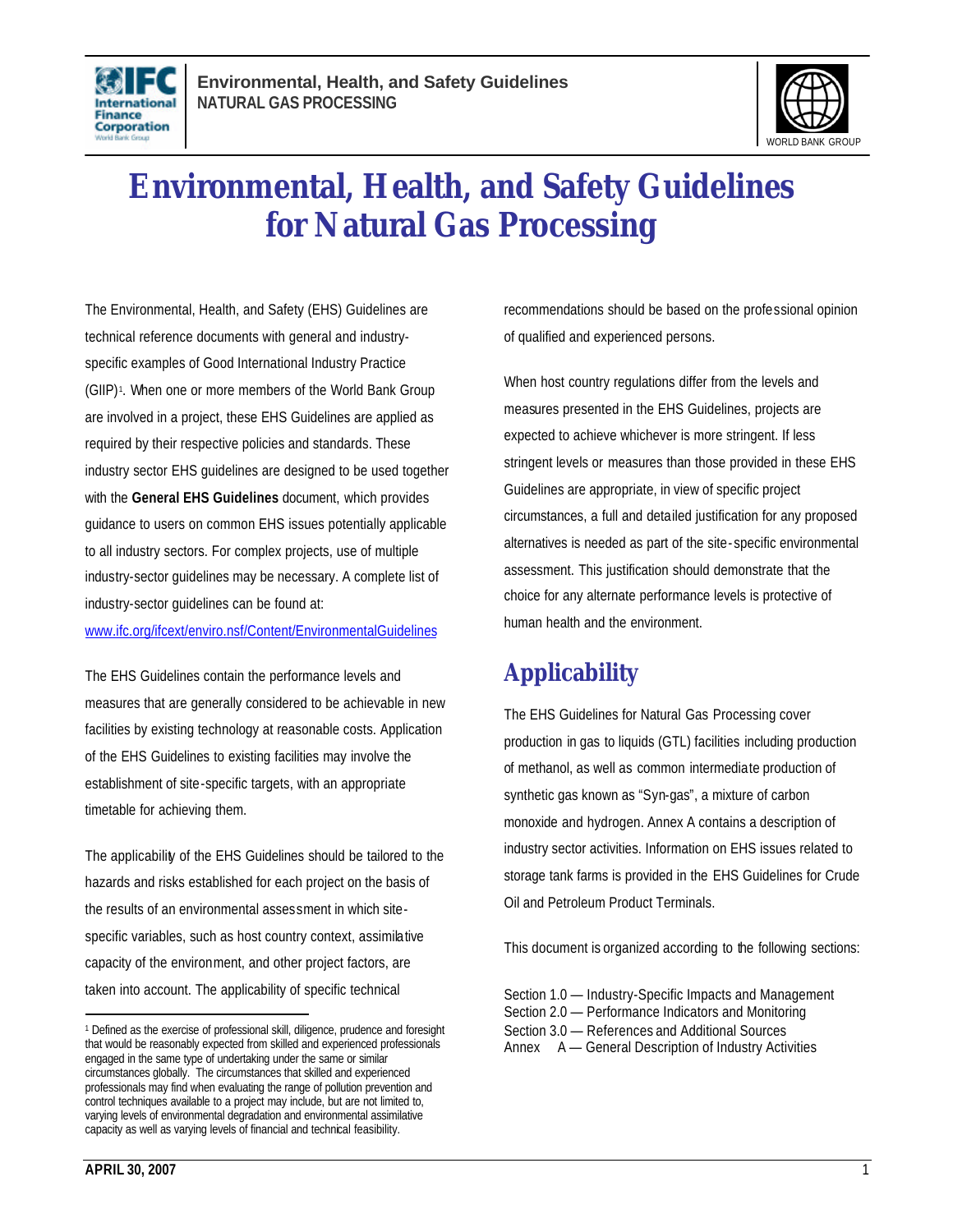



# **1.0 Industry-Specific Impacts and Management**

The following section provides a summary of EHS issues associated with natural gas processing, which occur during the operational phase, along with recommendations for their management. Recommendations for the management of EHS issues common to most large industrial facilities during the construction and decommissioning phase(s) are provided in the **General EHS Guidelines**.

# **1.1 Environmental**

Potential environmental aspects associated with natural gas processing include the following:

- Air emissions
- **Wastewater**
- Hazardous materials
- **Wastes**
- Noise

# **Air Emissions**

### *Fugitive Emissions*

Fugitive emissions in natural gas processing facilities are associated with leaks in tubing; valves; connections; flanges; packings; open-ended lines; floating roof storage tank, pump, and compressor seals; gas conveyance systems, pressure relief valves, tanks or open pits / containments, and loading and unloading operations of hydrocarbons.

The main sources and pollutants of concern include Volatile Organic Compound (VOC) emissions from storage tanks during filling and due to tank breathing; floating roof seals in case of floating roof storage tanks; wastewater treatment units; Fischer-Tropsch (F-T) synthesis units; methanol synthesis units; and product up-grading units. Additional sources of fugitive

emissions include nitrogen gas contaminated with methanol vapor from methanol storage facilities; methane (CH4), carbon monoxide (C O), and hydrogen from Syn-gas production units, and Fischer-Tropsch (F-T) or methanol synthesis units.

Recommendations to prevent and control fugitive emissions include the following:

- Regularly monitor fugitive emissions from pipes, valves, seals, tanks, and other infrastructure components with vapor detection equipment, and maintenance or replacement of components as needed in a prioritized manner;
- Maintain stable tank pressure and vapor space by:
	- Coordinating filling and withdrawal schedules, and implementing vapor balancing between tanks, (a process whereby vapor displaced during filling activities is transferred to the vapor space of the tank being emptied or to other containment in preparation for vapor recovery);
	- o Using white or other color paints with low heat absorption properties on exteriors of storage tanks for lighter distillate s such as gasoline, ethanol, and methanol to reduce heat absorption. Potential for visual impacts from reflection of light off tanks should be considered;
- Selecting and designing storage tanks in accordance with internationally accepted standards to minimize storage and working losses considering, for example, storage capacity and the vapor pressure of materials being stored; 2

 2 Examples include: API Standard 620: Design and Construction of Large, Welded, Low -pressure Storage Tanks (2002); API Standard 650: Welded Steel Tanks for Oil Storage (1998), and; European Union (EU) European Standard (EN) 12285-2:2005. Workshop fabricated steel tanks for the aboveground storage of flammable and non-flammable water polluting liquids (2005). For example, according to API Standard 650: Welded Steel Tanks for Oil Storage (1998), new, modified, or restructured tanks with a capacity greater or equal to 40,000 gallons and storing liquids with a vapor pressure greater or equal than 0.75 psi but less than 11.1 psi, or a capacity greater or equal to 20,000 gallons and storing liquids with a vapor pressure greater or equal than 4 psi but less than 11.1 psi must be equipped with: fixed roof in conjunction with an internal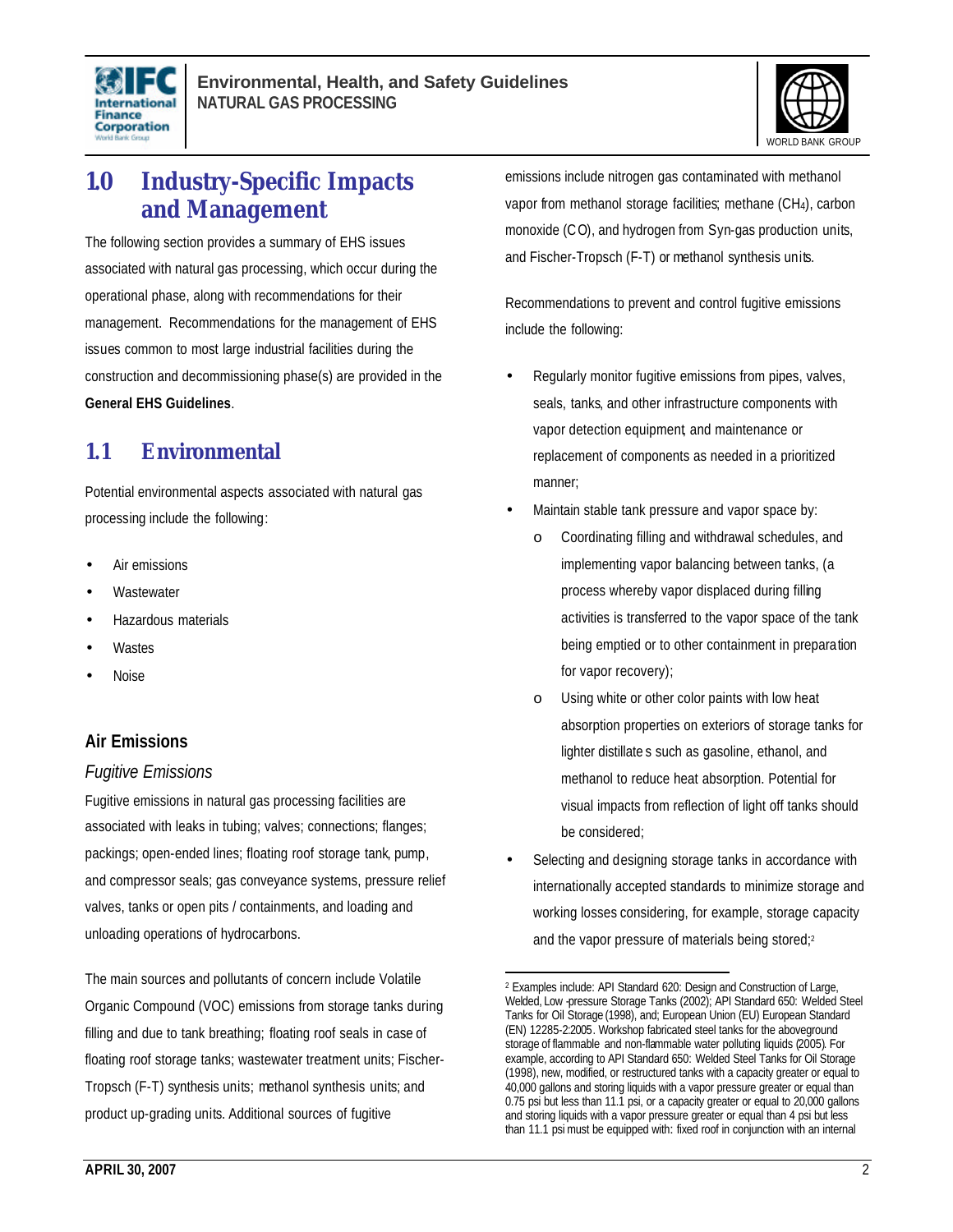



- Use supply and return systems, vapor recovery hoses, and vapor-tight trucks / railcars / vessels during loading and unloading of transport vehicles;
- Use bottom-loading truck / rail car filling systems; and
- Where vapor emissions contribute or result in ambient air quality levels in excess of health based standards, install secondary emissions controls, such as vapor condensing and recovery units, catalytic oxidizers, vapor combustion units, or gas adsorption media.

## *Greenhouse Gases (GHGs)*

Significant amounts of carbon dioxide  $(CO<sub>2</sub>)$  may be emitted from Syn-gas manufacturing, mainly from CO<sub>2</sub> washing, and from all combustion processes (e.g., electric power production and byproduct incineration). Recommendations for energy conservation and the management of greenhouse gas emissions are discussed in the **General EHS Guidelines**. At integrated facilities, operators should explore an overall facility approach in the selection of process and utility technologies.

### *Exhaust Gases*

Exhaust gas emissions produced by the combustion of gas or other hydrocarbon fuels in turbines, boilers, compressors, pumps, and other engines for power and heat generation are a significant source of air emissions from natural gas processing facilities. Incineration of oxygenated byproducts at GTL production facilities also generates  $CO<sub>2</sub>$  and nitrogen oxides  $(NO<sub>X</sub>)$  emissions.

Guidance for the management of small combustion processes designed to deliver electrical or mechanical power, steam, heat, or any combination of these, regardless of the fuel type, with a

total, rated heat input capacity of 50 Megawatt thermal (MWth) is provided in the **General EHS Guidelines**. Guidance applicable to processes larger than 50 MWth is provided in the **EHS Guidelines for Thermal Power**.

Emissions related to the operation of power sources should be minimized through the adoption of a combined strategy which includes a reduction in energy demand, use of cleaner fuels, and application of emissions controls where required. Recommendations on energy efficiency are addressed in the **General EHS Guidelines.**

## *Venting and Flaring*

Venting and flaring are an important operational and safety measure used in natural gas processing facilities to ensure gas is safely disposed of in the event of an emergency, power or equipment failure, or other plant upset conditions. Unreacted raw materials and by-product combustible gases are also disposed of through venting and flaring. Excess gas should not be vented but instead sent to an efficient flare gas system for disposal.

Recommendations to minimize gas venting and flaring include the following:

- Optimize plant controls to increase the reaction conversion rates;
- Recycle unreacted raw materials and by-product combustible gases in the process or utilize these gases for power generation or heat recovery, if possible;
- Provide back-up systems to achieve as high a plant reliability as practical; and
- Locate the flaring system at a safe distance from residential areas or other potential receptors, and maintain the system to achieve high efficiency.

 $\overline{a}$ floating roof with a liquid mounted mechanical shoe primary seal; or external floating roof with a liquid mounted mechanical shoe primary seal and continuous rim-mounted secondary seal, with both seals meeting certain minimum gap requirements and gasketed covers on the roof fittings; or closed vent system and 95% effective control device. See also American Petroleum Institute (API) Standard 2610: Design, Construction, Operation, and Maintenance of Terminal and Tank Facilities (2005).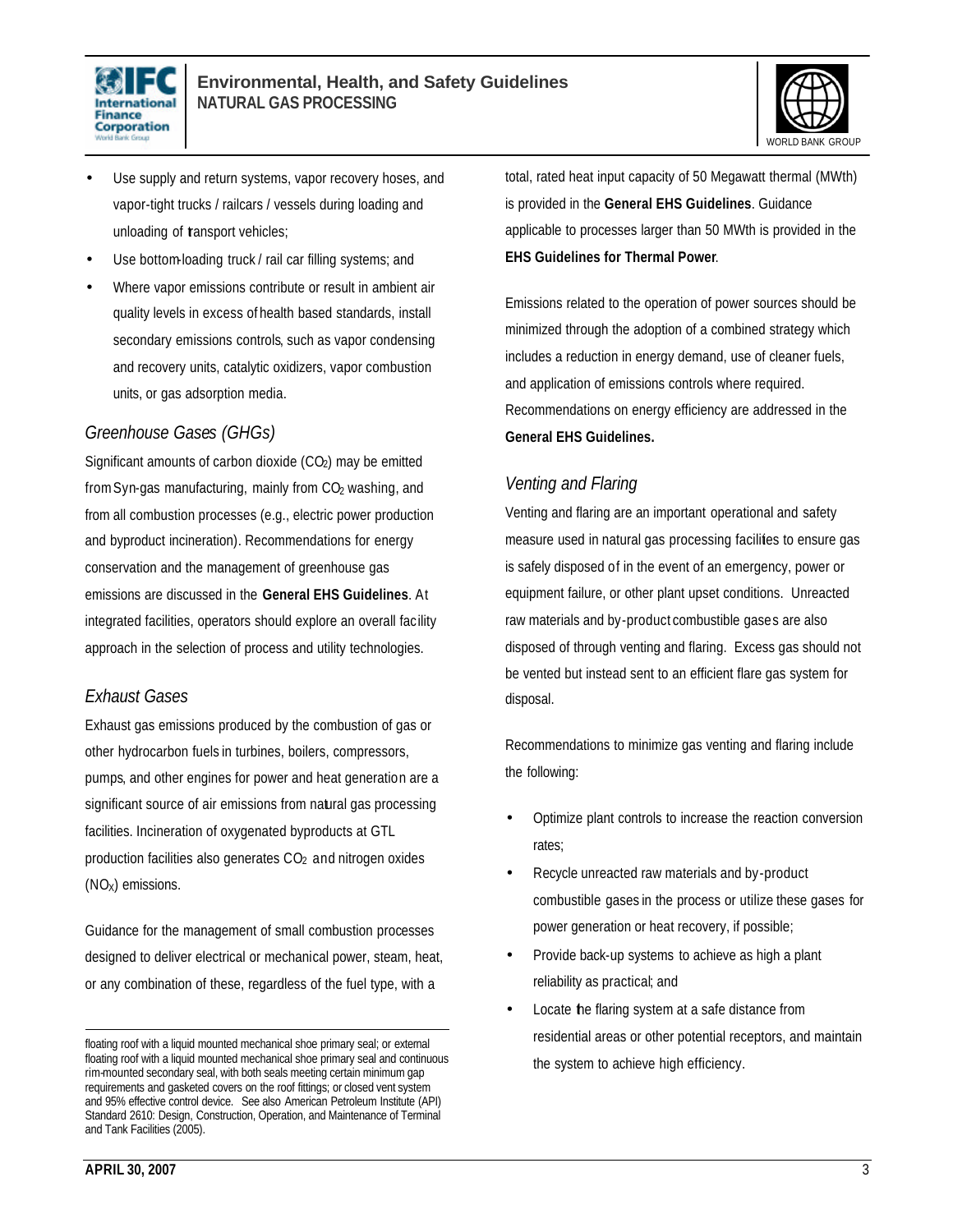



Emergency venting may be acceptable under specific conditions where flaring of the gas stream is not appropriate. For example, in GTL processing there could be streams containing high concentrations of carbon dioxide which, if sent to a flare system, would extinguish the flare's flame; - venting of such streams to a safe atmospheric location is an acceptable option. Standard risk assessment methodologies should be utilized to analyze such situations. Justification for not using a gas flaring system should be fully documented before an emergency gas venting facility is considered.

### **Wastewater**

### *Industrial Process Wastewater*

Process wastewater and other wastewaters, which may be contain dissolved hydrocarbons, oxygenated compounds, and other contaminants, should be treated at the onsite wastewater treatment unit (WWTU). Recommended process wastewater management practices include:

- Prevention and control of accidental releases of liquids through inspections and maintenance of storage and conveyance systems, including stuffing boxes on pumps and valves and other potential leakage points, as well as the implementation of spill response plans;
- Provision of sufficient process fluids let-down capacity to maximize recovery into the process and to avoid massive process liquids discharge into the oily water drain system;
- Design and construction of wastewater and hazardous materials storage containment basins with impervious surfaces to prevent infiltration of contaminated water into soil and groundwater.

Specific provisions to be considered for the management of individual wastewater streams include the following:

• Amines spills resulting from the carbon dioxide alkaline removal system downstream of the Gasification Unit should be collected into a dedicated closed drain system and, after filtration, recycled back into the process provided the amine did not become contaminated as a consequence of being spilled and/or collected;

- The water effluent from the stripping column of the Fischer-Tropsch (F-T) Synthesis Unit, which contains dissolved hydrocarbons and oxygenated compounds including alcohols, organic acids and minor amounts of ketones, should be re-circulated inside the F-T Synthesis Unit in order to recover the hydrocarbons and oxygenated compounds;
- Acidic and caustic effluents from demineralized water preparation, the generation of which depends on the quality of the raw water supply to the process, should be neutralized prior to discharge into the facility's wastewater treatment system;
- Blow-down from the steam generation systems and cooling towers should be cooled prior to discharge. Cooling water containing biocides or other additives may also require dose adjustments or treatment in the facility's wastewater treatment plant prior to discharge; and
- Hydrocarbon-contaminated water from scheduled cleaning activities during facility turn-around (cleaning activities are typically performed annually and may last for a few weeks), hydrocarbon-containing effluents from process leaks, and heavy-metals containing effluents from fixed and fluidized beds should be treated via the facility's wastewater treatment plant.

### *Process Wastewater treatment*

Techniques for treating industrial process wastewater in this sector include source segregation and pretreatment of concentrated wastewater streams. Typical wastewater treatment steps include: grease traps, skimmers, dissolved air floatation, or oil / water separators for separation of oils and floatable solids; filtration for separation of filterable solids; flow and load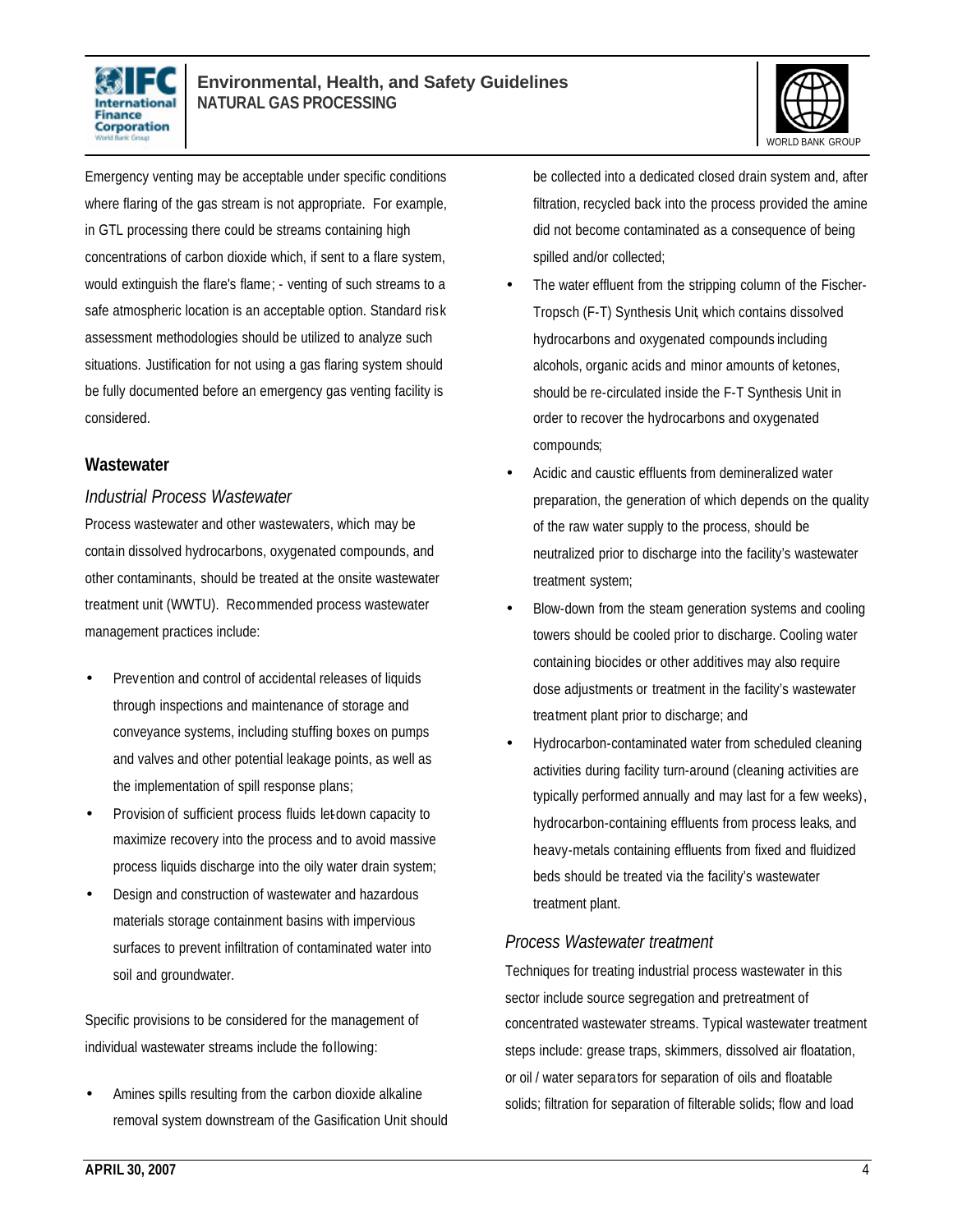



equalization; sedimentation for suspended solids reduction using clarifiers; biological treatment, typically aerobic treatment, for reduction of soluble organic matter (BOD); chemical or biological nutrient removal for reduction in nitrogen and phosphorus; chlorination of effluent when disinfection is required; and dewatering and disposal of residuals in designated hazardous waste landfills. Additional engineering controls may be required for (i) containment and treatment of volatile organics stripped from various unit operations in the wastewater treatment system, (ii)advanced metals removal using membrane filtration or other physical/chemical treatment technologies, (iii) removal of recalcitrant organics, cyanide, and non biodegradable COD using activated carbon or advanced chemical oxidation, (iii) reduction in effluent toxicity using appropriate technology (such as reverse osmosis, ion exchange, activated carbon, etc.), and (iv) containment and neutralization of nuisance odors.

Management of industrial wastewater and examples of treatment approaches are discussed in the **General EHS Guidelines**. Through use of these technologies and good practice techniques for wastewater management, facilities should meet the Guideline Values for wastewater discharge as indicated in the relevant table of Section 2 of this industry sector document. Recommendations to reduce water consumption, especially where it may be a limited natural resource, are provided in the **General EHS Guidelines**.

*Other Wastewater Streams & Water Consumption* Guidance on the management of non-contaminated wastewater from utility operations, non-contaminated stormwater, and sanitary sewage is provided in the General EHS Guidelines. Contaminated streams should be routed to the treatment system for industrial process wastewater. Additional specific guidance is provided below.

Stormwater: Stormwater may become contaminated as a result of spills of process liquids. Natural gas processing facilities should provide secondary containment where liquids are handled, segregate contaminated and non-contaminated stormwater, implementspill control plans, and route stormwater from process areas into the wastewater treatment unit.

Cooling water: Cooling water may necessitate high rates of water consumption, as well as the potential release of high temperature water, residues of biocides, and residues of other cooling system anti-fouling agents. Recommended cooling water management strategies include:

- Adoption of water conservation opportunities for facility cooling systems as provided in the **General EHS Guidelines**;
- Use of heat recovery methods (also energy efficiency improvements) or other cooling methods to reduce the temperature of heated water prior to discharge to ensure the discharge water temperature does not result in an increase greater than 3°C of ambient temperature at the edge of a scientifically established mixing zone that takes into account ambient water quality, receiving water use, assimilative capacity , etc.;
- Minimizing use of antifouling and corrosion-inhibiting chemicals through proper selection of depth for placement of water intake and use of screens; selection of the leasthazardous alternative with regards to toxicity, biodegradability, bioavailability, and bioaccumulation potential; and dosing according to local regulatory requirements and manufacturer recommendations; and
- Testing for the presence of residual biocides and other pollutants of concern to determine the need for dose adjustments or treatment of cooling water prior to discharge.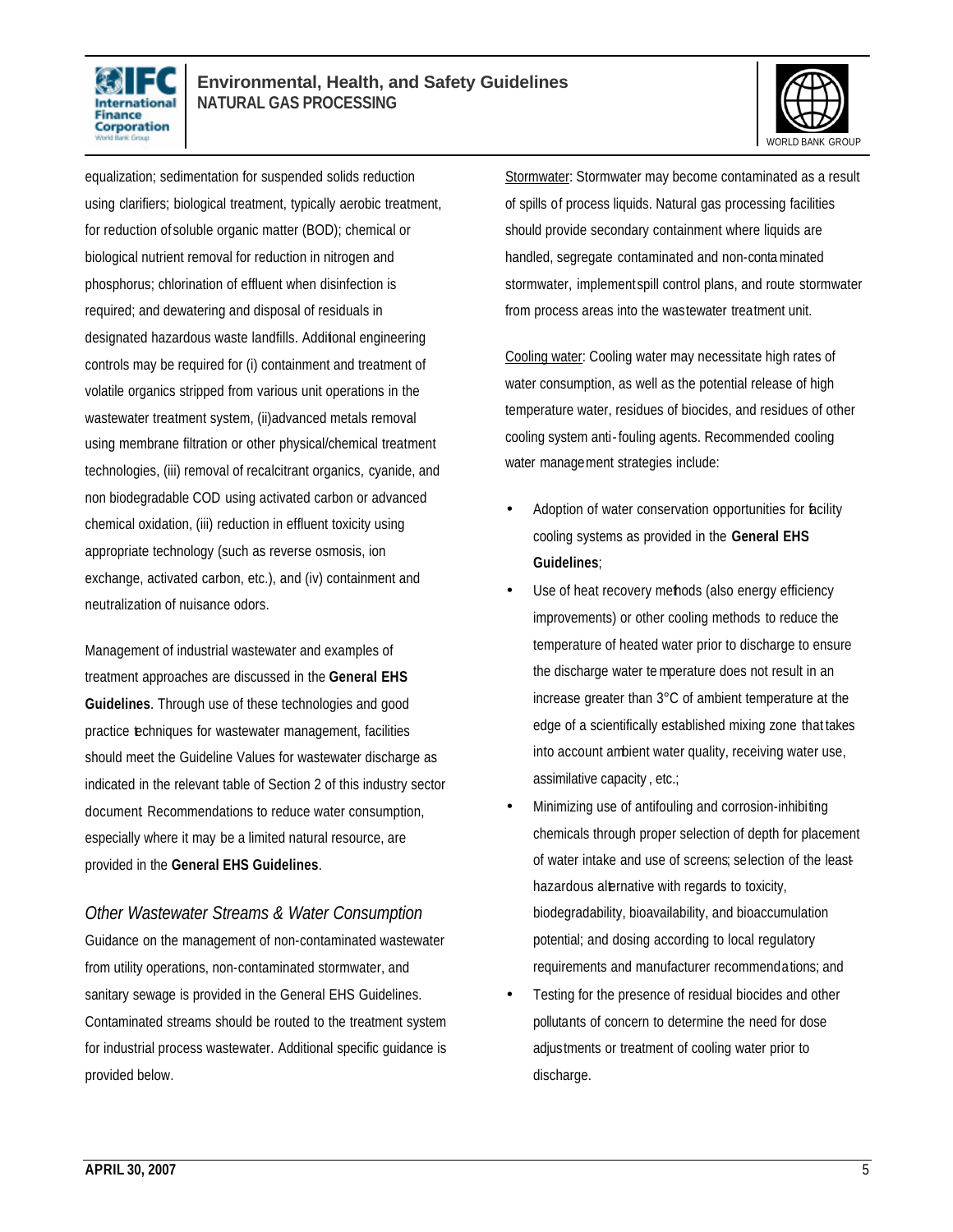



Hydrostatic testing water: Hydrostatic testing of equipment and pipelines involves pressure testing with water (generally filtered raw water) to verify their integrity and to detect possible leaks. Chemical additives (typically a corrosion inhibitor, an oxygen scavenger, and a dye) may be added. In managing hydro-test waters, the following pollution prevention and control measures should be implemented:

- Using the same water for multiple tests to conserve water and minimize discharges of potentially contaminated effluent;
- Reducing the use of corrosion inhibiting or other chemicals by minimizing the time that test water remains in the equipment or pipeline; and
- Selecting the least hazardous alternative with regards to toxicity, biodegradability, bioavailability, and bioaccumulation potential, and dosing according to local regulatory requirements and manufacturer recommendations.

If discharge of hydro-test waters to the sea or to surface water is the only feasible alternative for disposal, a hydro-test water disposal plan should be prepared considering location and rate of discharge, chemical use (if any), dispersion, environmental risk, and required monitoring. Hydro-test water disposal into shallow coastal waters should be avoided.

### **Hazardous Materials**

Natural gas processing facilities use and manufacture significant amounts of hazardous materials, including raw materials, intermediate / final products and by-products. The handling, storage, and transportation of these materials should to be managed properly to avoid or minimize the environmental impacts from these hazardous materials. Recommended practices for hazardous material management, including handling, storage, and transport, are presented in the **General EHS Guidelines**.

#### **Wastes**

### *Non-hazardous Waste*

Non-hazardous industrial wastes consist mainly of exhausted molecular sieves from the air separation unit as well as domestic wastes. Other non-hazardous wastes may include office and packaging wastes, construction rubble, and scrap metal. General recommendations for the management of nonhazardous waste, including storage and disposal, are presented in the **General EHS Guidelines**.

### *Hazardous Waste*

Hazardous waste should be determined according to the characteristics and source of the waste materials and applicable regulatory classification. In GTL facilities, hazardous wastes may include bio-sludge; spent catalysts; spent oil, solvents, and filters (e.g., activated carbon filters and oily sludge from oil water separators); used containers and oily rags; mineral spirits; used sweetening; spent amines for  $CO<sub>2</sub>$  removal; and laboratory wastes. General recommendations for the management of hazardous waste are presented in the **General EHS Guidelines**. Industry-specific waste management practices are described below.

Spent catalysts: Spent catalysts from GTL production are generated from scheduled replacements in natural gas desulphurization reactors, reforming reactors and furnaces, Fischer-Tropsch synthesis reactors, and reactors for mild hydrocracking. Spent catalysts may contain zinc, nickel, iron, cobalt, platinum, palladium, and copper, depending on the particular process. Recommended waste management strategies for spent catalysts include the following:

• Proper on-site management, including submerging pyrophoric spent catalysts in water during temporary storage and transport until they can reach the final point of treatment to avoid uncontrolled exothermic reactions;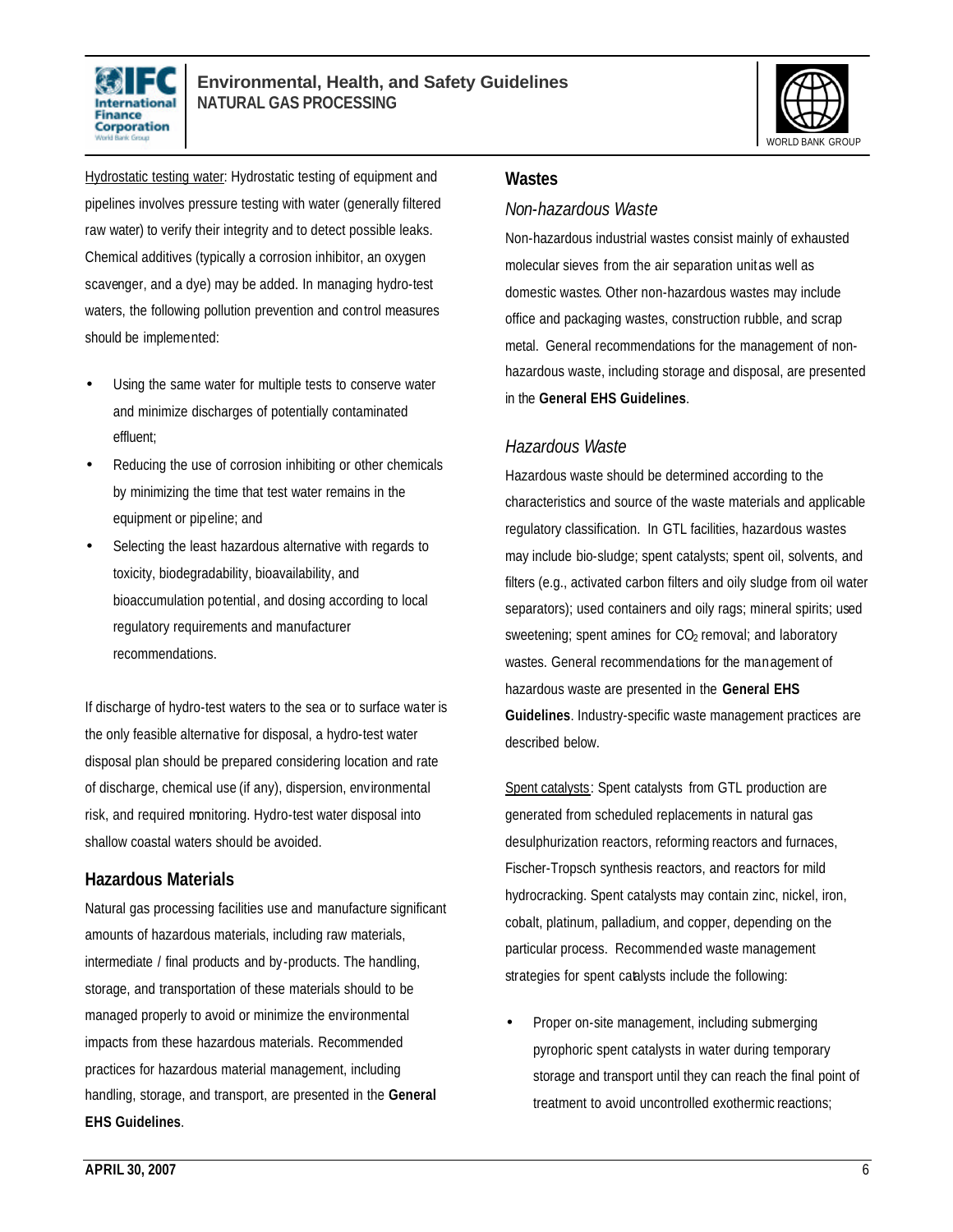



- Return to the manufacturer for regeneration; and
- Off-site management by specialized companies that can recover the heavy or precious metals, through recovery and recycling processes whenever possible, or who can otherwise manage spent catalysts or their non-recoverable materials according to hazardous and non-hazardous waste management recommendations presented in the General EHS Guidelines. Catalysts that contain platinum or palladium should be sent to a noble metal recovery facility.

Heavy ends: Heavy ends from the purification section of the Methanol Synthesis Unit are normally burnt in a steam boiler by means of a dedicated burner.

#### **Noise**

The principal sources of noise in natural gas processing facilities include large rotating machines (e.g. compressors, turbines, pumps, electric motors, air coolers, and fired heaters). During emergency depressurization, high noise levels can be generated due to release of high-pressure gases to flare and / or steam release into the atmosphere. General recommendations for noise management are provided in the **General EHS Guidelines**.

# **1.2 Occupational Health and Safety**

Facility -specific occupational health and safety hazards should be identified based on job safety analysis or comprehensive hazard or risk assessment using established methodologies such as a hazard identification study [HAZID], hazard and operability study [HAZOP], or a scenario-based risk assessment [QRA].

As a general approach, health and safety management planning should include the adoption of a systematic and structured approach for prevention and control of physical, chemical, and

biological health and safety hazards described in the **General EHS Guidelines** (Occupational Health and Safety).

The most significant occupational health and safety hazards occur during the operational phase of a natural gas processing facility and primarily include the fo llowing:

- Process Safety
- Oxygen-Enriched Gas Releases
- Oxygen-Deficient Atmospheres
- Chemical hazards

## **Process Safety**

Process safety programs should be implemented due to industry-specific characteristics, including complex chemistry reactions, use of hazardous materials (e.g., toxic, reactive, flammable, or explosive compounds), and multi-step reactions. Process safety management includes the following actions:

- Physical hazard testing of materials and reactions;
- Hazard analysis studies to review the process chemistry and engineering practices, including thermodynamics and kinetics;
- Examination of preventive maintenance and mechanical integrity of the process equipment and utilities;
- Worker training; and
- Development of operating instructions and emergency response procedures.

### **Oxygen-Enriched Gas Releases**

Leaks of oxygen-enriched from air separation units can create a fire risk. Oxygen-enriched atmospheres may potentially result in the saturation of materials, hair, and clothing with oxygen, which may burn violently if ignited. Prevention and control measures to reduce on-site and off-site exposure to oxygen-enriched atmospheres include: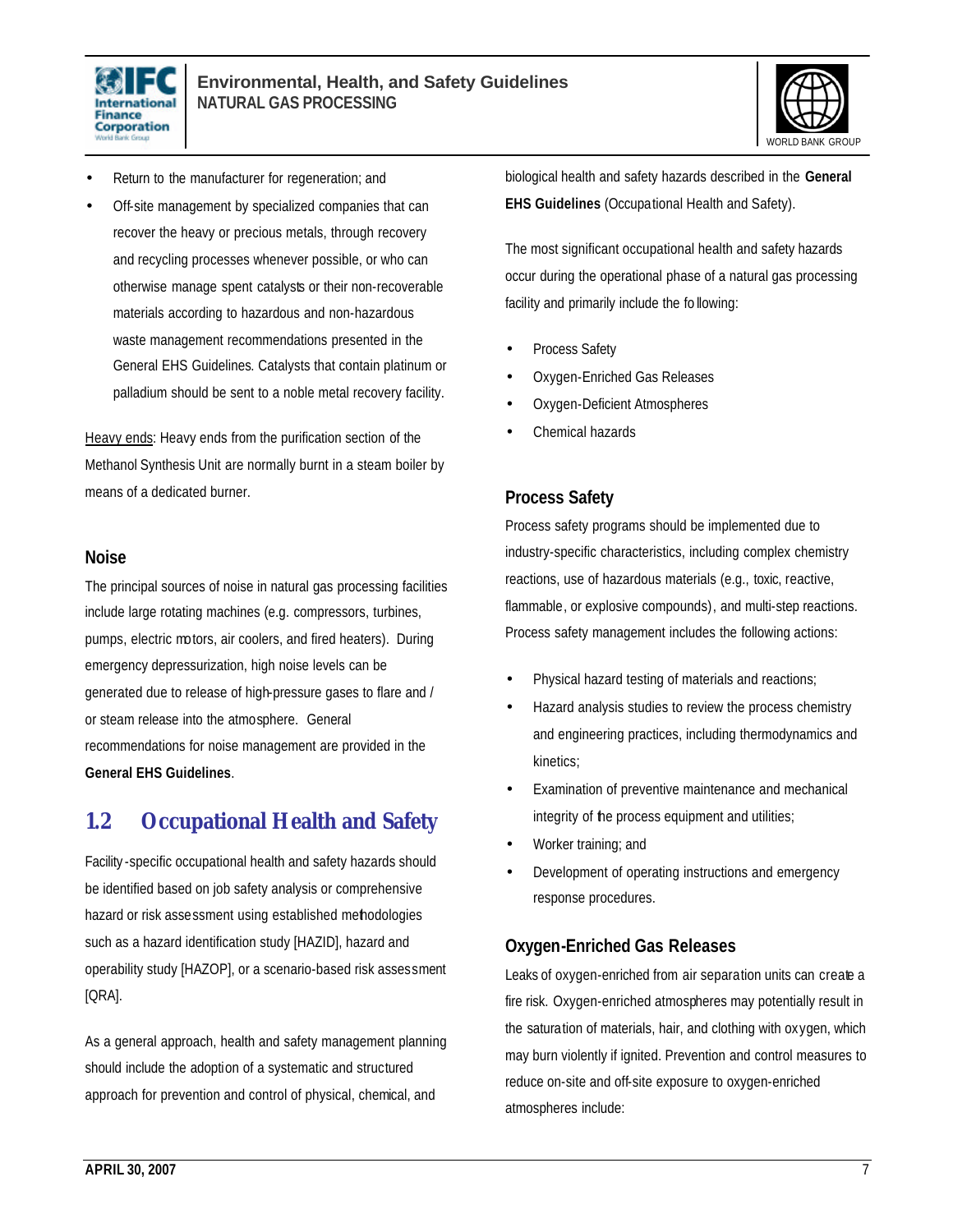



- Installation of an automatic Emergency Shutdown System that can detect and warn of the uncontrolled release of oxygen (including the presence of oxygen-enriched atmospheres in working areas <sup>3</sup> ) and initiate shutdown actions thus minimizing the duration of releases, and elimination of potential ignition sources;
- Design of facilities and components according to applicable industry safety standards, avoiding the placement of oxygen-carrying piping in confined spaces, using intrinsically safe electrical installations, and using facility wide oxygen venting systems that properly consider the potential impact of the vented gas;
- Implementation of hot work and permit-required confined space entry procedures that specifically take into account the potential release of oxygen;
- Implementation of good housekeeping practices to avoid accumulation of combustible materials;
- Planning and implementation of emergency preparedness and response plans that specifically incorporate procedures for managing uncontrolled releases of oxygen; and
- Provision of appropriate fire prevention and control equipment as described below (Fire and Explosion Hazards).

# **Oxygen-Deficient Atmosphere**

The potential releases and accumulation of nitrogen gas into work areas can result asphyxiating conditions due to the displacement of oxygen by these gases. Prevention and control measures to reduce risks of asphyxiant gas release include:

• Design and placement of nitrogen venting systems according to recognized industry standards;

- Installation of an automatic Emergency Shutdown System that can detect and warn of the uncontrolled release of nitrogen (including the presence of oxygen deficient atmospheres in working areas <sup>4</sup>), initiate forced ventilation, and minimize the duration of releases; and
- Implementation of confined space entry procedures as described in the **General EHS Guidelines** with consideration of facility -specific hazards.

### **Chemical Hazards**

Chemical exposures in natural gas processing facilities are mainly related to carbon monoxide and methanol releases. Potential inhalation exposures to chemicals emi ssions during routine plant operations should be managed based on the results of a job safety analysis and industrial hygiene survey and according to the occupational health and safety guidance provided in the **General EHS Guidelines.** Protection measures include worker training, work permit systems, use of personal protective equipment (PPE), and toxic gas detection systems with alarms.

# **Fire and Explosions**

 $\overline{a}$ 

Fire and explosion hazards generated by process operations include the accidental release of Syn-gas (containing carbon monoxide and hydrogen), oxygen, and methanol. High pressure Syn-gas releases may cause "Jet Fires" or give rise to a Vapor Cloud Explosion (VCE), "Fireball," or "Flash Fire," depending on the quantity of flammable material involved and the degree of confinement of the cloud. Hydrogen, methane, and carbon monoxide gases may ignite even in the absence of ignition sources if their temperatures exceed their auto-ignition points of 500°C, 580°C, and 609°C, respectively. Flammable liquid spills may cause "Pool Fires."

<sup>3</sup> Working areas with the potential for oxygen enriched atmospheres should be equipped with area monitoring systems capable of detecting such conditions. Workers also should be equipped with personal monitoring systems. Both types of monitoring systems should be equipped with a warning alarm set at 23.5 percent concentration of O2 in air.

<sup>4</sup> Working areas with the potential for oxygen deficient atmospheres should be equipped with area monitoring systems capable of detecting such conditions. Workers also should be equipped with personal monitoring systems. Both types of monitoring systems should be equipped with a warning alarm set at 19.5% concentration of O2 in air.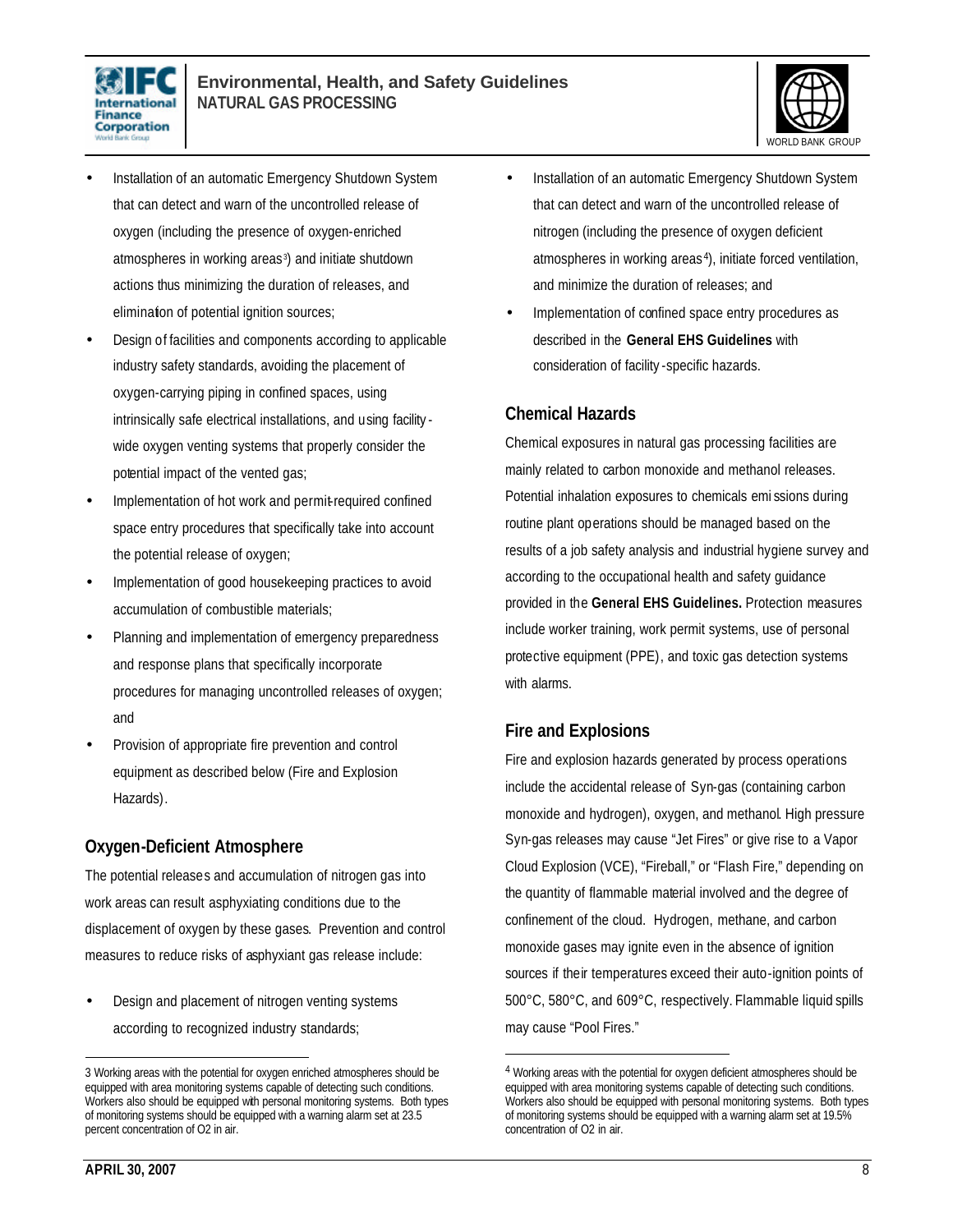



Recommended measures to prevent and control fire and explosion risks from process operations include the following:

- Providing early release detection, such as pressure monitoring of gas and liquid conveyance systems, in addition to smoke and heat detection for fires;
- Limiting the inventory that may be released by isolation of the process operations in the facility from large storage inventories;
- Avoiding potential sources of ignition (e.g., by configuring the layout of piping to avoid spills over high temperature piping, equipment, and / or rotating machines);
- Controlling the potential effect of fires or explosions by segregation of process, storage, utility, and safe areas by designing, constructing, and operating them according to international standards<sup>5</sup> for the prevention and control of fire and explosion hazards, including provisions for distances between tanks in the facility and between the facility and adjacent buildings, provision of additional cooling water capacity for adjacent tanks, or other riskbased management approaches;<sup>6</sup> and
- Limiting the areas that may be potentially affected by accidental releases by:
	- o Defining fire zones and equipping them with a drainage system to collect and convey accidental releases of flammable liquids to a safe containment area including secondary containment of storage tanks;
	- o Installing fire / blast partition walls in areas where appropriate separation distances cannot be achieved; and

o Designing the oily sewage system to avoid propagation of fire.

# **1.3 Community Health and Safety**

The most significant community health and safety hazards associated with natural gas processing facilities occur during the operation phase and may include the threat from major accidents related to the aforementioned fires and explosions at the facility and potential accidental releases of raw materials or finished products during their transport outside of the processing facility. Guidance for the management of these issues is presented under the Major Hazards section below and in relevant sections of the **General EHS Guidelines** including the sections on: Traffic Safety , Transport of Hazardous Materials, and Emergency Preparedness and Response.

Additional relevant guidance applicable to the transport by sea and rail as well as shore-based facilities can be found in the EHS Guidelines for Shipping, Railways, Ports and Harbors, and Crude Oil and Petroleum Products Terminals.

<sup>&</sup>lt;sup>5</sup> Further guidance to minimize exposure to static electricity and lightening is available in API Recommended Practice 2003: Protection Against Ignitions Arising Out of Static, Lightning, and Stray Currents (1998). <sup>6</sup> Safety distances also can be derived from industry and trade association standards, insurance providers, and specific safety analyses.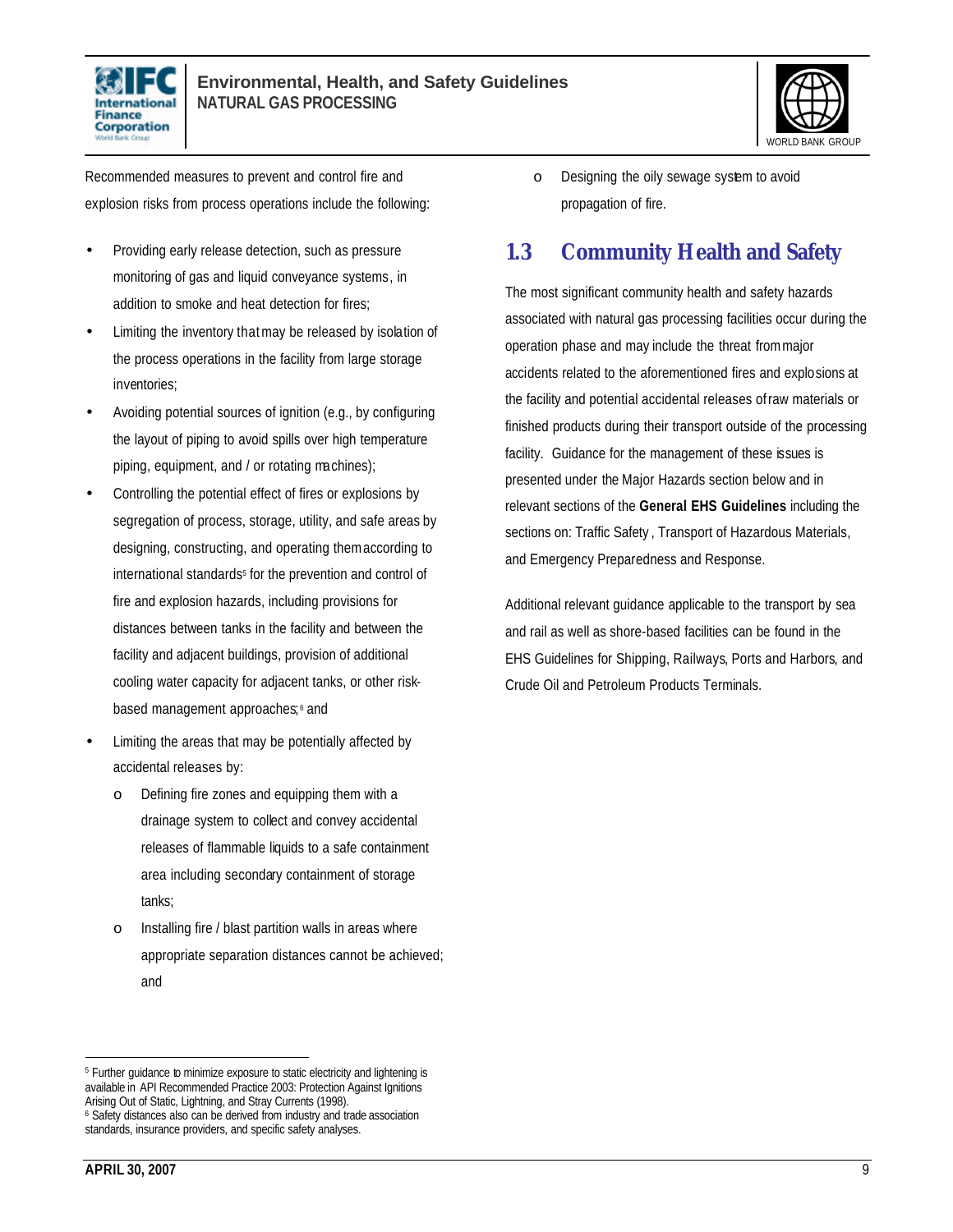



# **2.0 Performance Indicators and Monitoring**

# **2.1 Environment**

### **Emissions and Effluent Guidelines**

Tables 1 and 2 present process emission and effluent guidelines for this sector. Guideline values for process emissions and effluents in this sector are indicative of good international industry practice as reflected in relevant standards of countries with recognized regulatory frameworks. These guidelines are achievable under normal operating conditions in appropriately designed and operated facilities through the application of pollution prevention and control techniques discussed in the preceding sections of this document. Combustion source emissions guidelines associated with steam- and powergeneration activities from sources with a capacity equal to or lower than 50 MWth are addressed in the **General EHS Guidelines** with larger power source emissions addressed in the **EHS Guidelines for Thermal Power**. Guidance on ambient considerations based on the total load of emissions is provided in the **General EHS Guidelines**.

Effluent guidelines are applicable for direct discharges of treated effluents to surface waters for general use. Site-specific discharge levels may be established based on the availability and conditions in the use of publicly operated sewage collection and treatment systems or, if discharged directly to surface waters, on the receiving water use classification as described in the **General EHS Guidelines.** These levels should be achieved, without dilution, at least 95 percent of the time that the plant or unit is operating, to be calculated as a proportion of annual operating hours. Deviation from these levels in consideration of specific, local project conditions should be justified in the environmental assessment.

# **Environmental Monitoring**

Environmental monitoring programs for this sector should be implemented to address all activities that have been identified to have potentially significant impacts on the environment, during normal operations and upset conditions. Environmental monitoring activities should be based on direct or indirect indicators of emissions, effluents, and resource use applicable to the particular project.

Monitoring frequency should be sufficient to provide representative data for the parameter being monitored. Monitoring should be conducted by trained individuals following monitoring and record-keeping procedures and using properly calibrated and maintained equipment. Monitoring data should be analyzed and reviewed at regular intervals and compared with the operating standards so that any necessary corrective actions can be taken. Additional guidance on applicable sampling and analytical methods for emissions and effluents is provided in the **General EHS Guidelines**.

# **Table 1. Air Emissions Levels for Natural Gas Processing Facilities<sup>a</sup>**

| <b>Pollutant</b>                                                                                                                                                                                                                                                                                                         | <b>Units</b>       | <b>Guideline Value</b> |  |
|--------------------------------------------------------------------------------------------------------------------------------------------------------------------------------------------------------------------------------------------------------------------------------------------------------------------------|--------------------|------------------------|--|
| NO <sub>x</sub>                                                                                                                                                                                                                                                                                                          | mq/Mm <sup>3</sup> | 150 <sup>b</sup>       |  |
|                                                                                                                                                                                                                                                                                                                          |                    | 50 <sup>c</sup>        |  |
| SO <sub>2</sub>                                                                                                                                                                                                                                                                                                          | mq/Mm <sup>3</sup> | 75                     |  |
| <b>Particulate Matter</b><br>(PM10)                                                                                                                                                                                                                                                                                      | mq/Mm <sup>3</sup> | 10                     |  |
| <b>VOC</b>                                                                                                                                                                                                                                                                                                               | mq/Mm <sup>3</sup> | 150                    |  |
| C <sub>O</sub>                                                                                                                                                                                                                                                                                                           | mg/Nm <sup>3</sup> | 100                    |  |
| Dry gas at 15% oxygen<br>a.<br>The 150 mg/NM <sup>3</sup> NO <sub>x</sub> value is applicable to facilities with a total heat<br>b.<br>input capacity of up to 300 MWth.<br>The 50 mg/NM <sup>3</sup> NO <sub>x</sub> value is applicable to facilities with a total heat<br>C.<br>input capacity greater than 300 MWth. |                    |                        |  |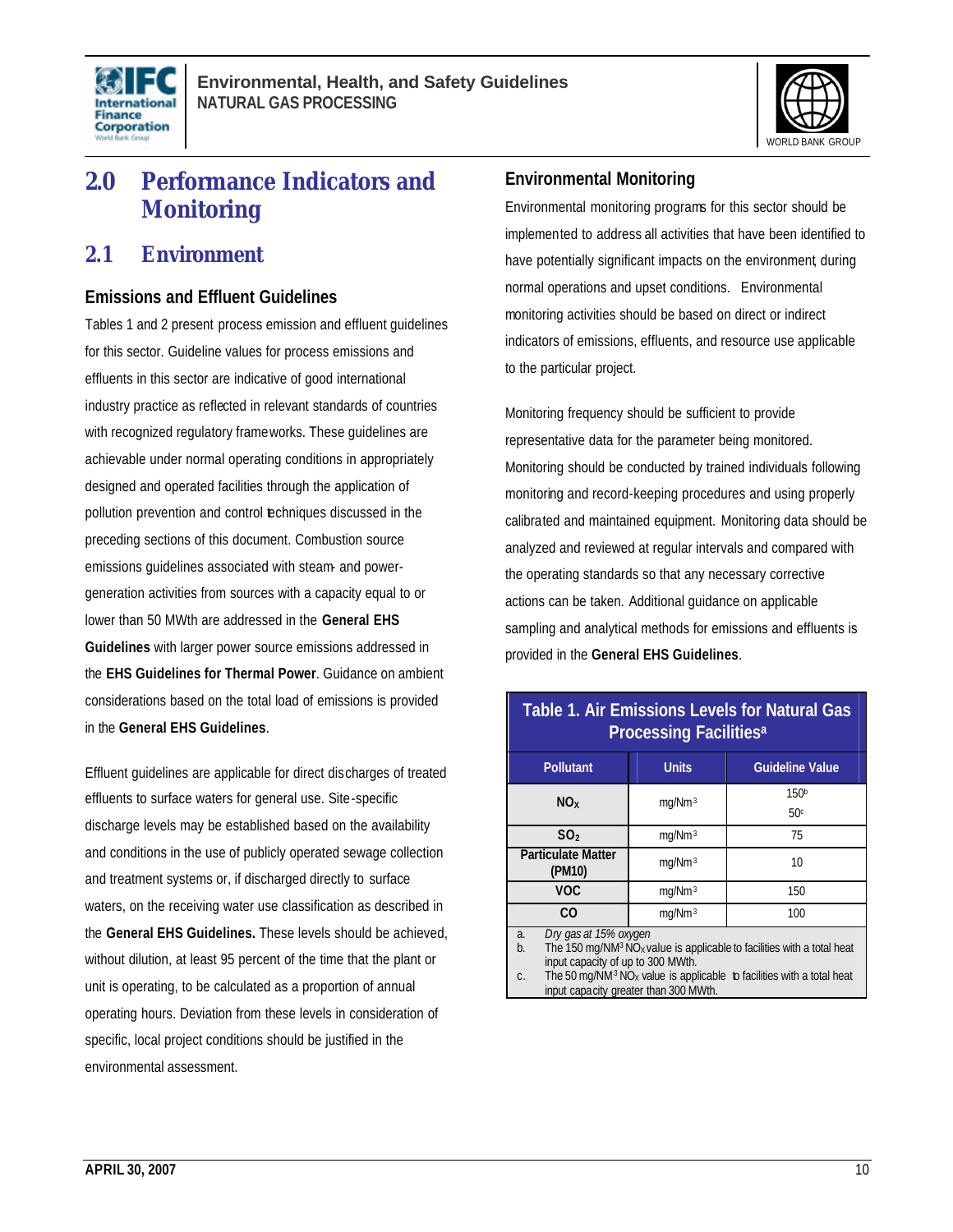



| Table 2. Effluents Levels for Natural Gas<br><b>Processing Facilities</b> |              |                           |  |
|---------------------------------------------------------------------------|--------------|---------------------------|--|
| <b>Pollutant</b>                                                          | <b>Units</b> | <b>Guideline</b><br>Value |  |
| рH                                                                        |              | $6-9$                     |  |
| BOD <sub>5</sub>                                                          | mq/l         | 50                        |  |
| COD                                                                       | mq/l         | 150                       |  |
| <b>TSS</b>                                                                | mg/l         | 50                        |  |
| <b>Oil and Grease</b>                                                     | mq/l         | 10                        |  |
| Cadmium                                                                   | mg/l         | 0.1                       |  |
| <b>Total Residual Chlorine</b>                                            | mq/l         | 0.2                       |  |
| Chromium (total)                                                          | mg/l         | 0.5                       |  |
| Copper                                                                    | mq/l         | 0.5                       |  |
| Iron                                                                      | mg/l         | 3                         |  |
| Zinc                                                                      | mq/l         | 1                         |  |
| Cyanide<br>Free<br><b>Total</b>                                           | mg/l         | 0.1<br>1                  |  |
| Lead                                                                      | mg/l         | 0.1                       |  |
| <b>Nickel</b>                                                             | mq/l         | 1.5                       |  |
| Heavy metals total                                                        | mq/l         | 5                         |  |
| Phenol                                                                    | mq/l         | 0.5                       |  |
| Nitrogen                                                                  | mq/l         | 40                        |  |
| <b>Phosphorous</b>                                                        | mq/1         | 3                         |  |

# **2.2 Occupational Health and Safety**

### **Occupational Health and Safety Guidelines**

Occupational health and safety performance should be evaluated against internationally published exposure guidelines, of which examples include the Threshold Limit Value (TLV®) occupational exposure guidelines and Biological Exposure Indices (BEIs®) published by American Conference of Governmenta I Industrial Hygienists (ACGIH),<sup>7</sup> the Pocket Guide to Chemical Hazards published by the United States National Institute for Occupational Health and Safety (NIOSH),<sup>8</sup> Permissible Exposure Limits (PELs) published by the Occupational Safety and Health Administration of the United

States (OSHA),<sup>9</sup> Indicative Occupational Exposure Limit Values published by European Union member states, <sup>10</sup> or other similar sources.

# **Accident and Fatality Rates**

Projects should try to reduce the number of accidents among project workers (whether directly employed or subcontracted) to a rate of zero, especially accidents that could result in lost work time, different levels of disability, or even fatalities. Facility rates may be benchmarked against the performance of facilities in this sector in developed countries through consultation with published sources (e.g. US Bureau of Labor Statistics and UK Health and Safety Executive)<sup>11</sup>.

# **Occupational Health and Safety Monitoring**

The working environment should be monitored for occupational hazards relevant to the specific project. Monitoring should be designed and implemented by accredited professionals <sup>12</sup> as part of an occupational health and safety monitoring program. Facilities should also maintain a record of occupational accidents and diseases and dangerous occurrences and accidents. Additional guidance on occupational health and safety monitoring programs is provided in the **General EHS Guidelines**.

 $\overline{a}$ <sup>7</sup> Available at: http://www.acgih.org/TLV/ and http://www.acgih.org/store/

<sup>8</sup> Available at: http://www.cdc.gov/niosh/npg/

<sup>9</sup> Available at:

http://www.osha.gov/pls/oshaweb/owadisp.show\_document?p\_table=STANDAR DS&p\_id=9992

<sup>10</sup> Available at: http://europe.osha.eu.int/good\_practice/risks/ds/oel/ <sup>11</sup> Available at: http://www.bls.gov/iif/ and

http://www.hse.gov.uk/statistics/index.htm

<sup>12</sup> Accredited professionals may include Certified Industrial Hygienists,

Registered Occupational Hygienists, or Certified Safety Professionals or their equivalent.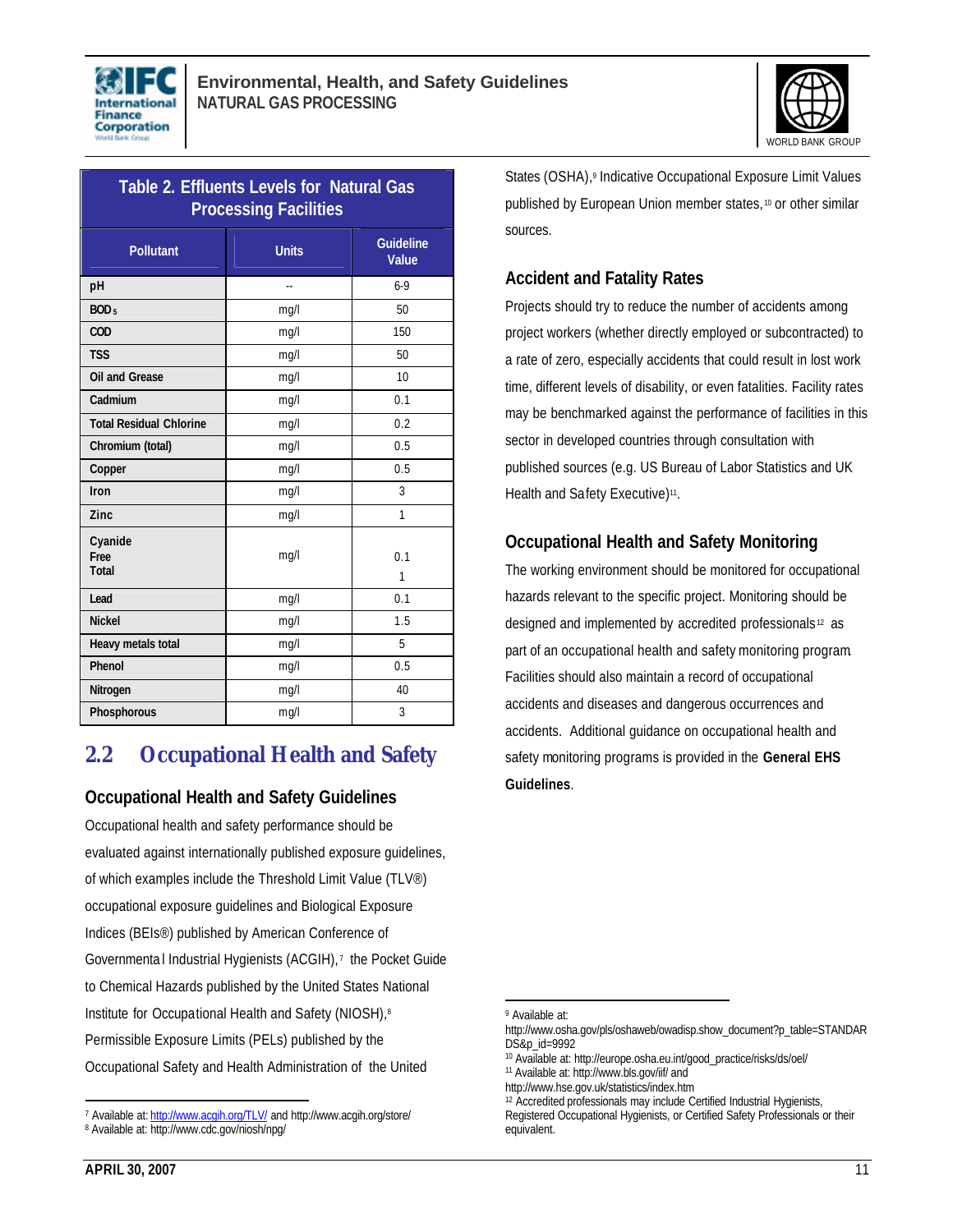



# **3.0 References and Additional Sources**

Compressed Gas Association Inc. (CGA). 2001. CGA G-4.6, Oxygen Compressor Installation and Operation Guide. First Edition. Arlington, VA: CGA. Available at http://www.cganet.com/

European Commission. 2003. European Integrated Pollution Prevention and Control Bureau (EIPPCB). BAT Techniques Reference (BREF) Document on Mineral Oil and Gas Refineries. EIPPCB: Sevilla, Spain. Available at http://eippcb.jrc.es/pages/FActivities.htm

European Industrial Gases Association (EIGA). 2002. Oxygen Pipeline Systems. IGC Document 13/02/E. Brussels: EIGA.

European Industrial Gases Association. 2001 Centrifugal Compressor for Oxygen Service. Code of Practice. IGC Document 27/01/E. Brussels: EIGA.

European Industrial Gases Association (EIGA). 1999. Safe Operation of Reboilers/Condensers in Air Separation Units. IGC Document 65/99/EFD. Brussels: EIGA.

German Federal Ministry for the Environment, Nature Conservation and Nuclear Safety (BMU). 2004. Promulgation of the New Version of the Ordinance on Requirements for the Discharge of Waste Water into Waters (Waste Water Ordinance - AbwV) of 17. June 2004. Berlin: BMU. Available at http://www.bmu.de/english/publication/current/publ/5258.php

German Federal Ministry for the Environment, Nature Conservation and Nuclear Safety (BMU). 2002. First General Administrative Regulation Pertaining to the Federal Emission Control Act (Technical Instructions on Air Quality Control – TA Luft). Berlin: BMU. Available at

http://www.bmu.de/english/air\_pollution\_control/ta\_luft/doc/36958.php

Schmidt, W.P. , K.S. Winegardner, M. Dennehy and H. Casle-Smith. 2001. Safe Design and Operation of a Cryogenic Air Separation Unit. Process Safety Progress (Vol. 20. No.4) pages 269-278, December 2001.

United States (US) Environmental Protection Agency (EPA). 1987. 40 CFR Part 60. Standards of Performance for New Stationary Sources. Subpart Kb— Standards of Performance for Volatile Organic Liquid Storage Vessels (Including Petroleum Liquid Storage Vessels) for Which Construction, Reconstruction, or Modification Commenced after July 23, 1984. Washington, DC: US EPA.

US EPA. 40 CFR Part 60. Standards of Performance for New Stationary Sources. Subpart QQQ—Standards of Performance for VOC Emissions From Petroleum Refinery Wastewater Systems. Washington, DC: US EPA.

US EPA. 40 CFR Part 63. National Emissions Standards for Hazardhous Air Pollutants. Subpart CC—National Emission Standards for Hazardous Air Pollutants from Petroleum Refineries. Washington, DC: US EPA.

US EPA. 40 CFR Part 63. . National Emissions Standards for Hazardhous Air Pollutants. Subpart HHH—National Emission Standards for Hazardous Air Pollutants From Natural Gas Transmission and Storage Facilities. Washington, DC: US EPA.

US EPA. 40 CFR Part 63. . National Emissions Standards for Hazardhous Air Pollutants. Subpart VV—National Emission Standards for Oil-Water Separators and Organic-Water Separators. Washington, DC: US EPA.

World Bank Group. 2004. A Voluntary Standard for Global Gas Flaring and Venting Reduction. Global Gas Flaring Reduction (GGFR) Public-Private Partnership, Report No. 4. Washington, DC: World Bank. Available at http://siteresources.worldbank.org/INTGGFR/Resources/gfrmethodologyno6revi sed.pdf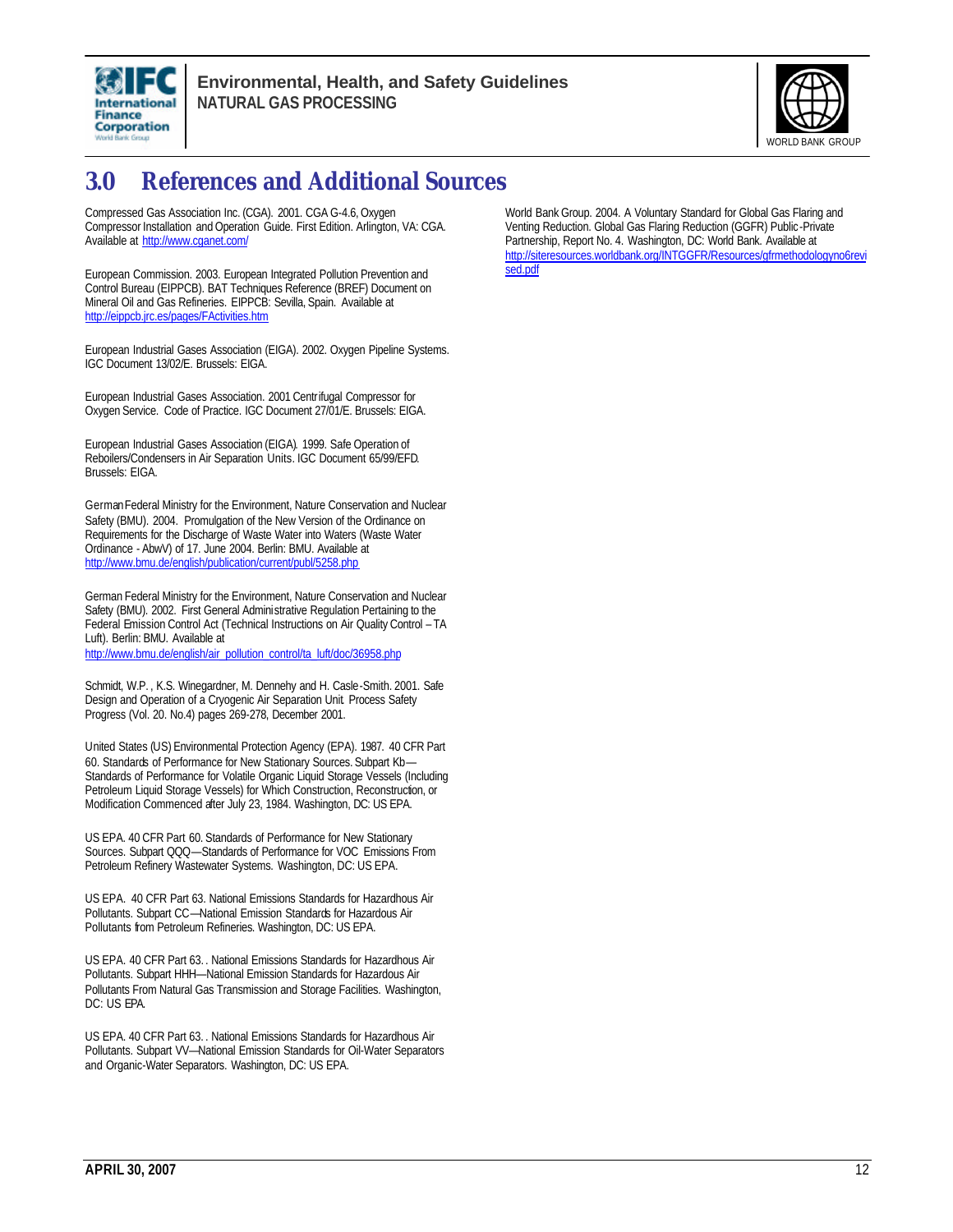



# **Annex A: General Description of Industry Activities**

For the purposes of these EHS Guidelines, natural gas processing refers to the production of liquid products from natural gas. These facilities first produce syn-gas through the Natural Gas Reforming. Syn-gas is then converted into liquid petroleum products (GTL products), which may include naphtha, gasoline, kerosene, diesel fuel, waxes, and lubes, or into methanol through methanol synthesis.

Natural gas feedstock is typically purified (e.g., de-sulfurized) and fractionated from heavy hydrocarbons in natural gas treatment facilities, as discussed in the EHS Guidelines for Oil and Gas Development (Onshore and Offshore). Natural gas processing facilities are capital-intensive operations, and are typically located in natural gas producing regions. Production capacities for GTL plants are typically in the range of 20,000 to 30,000 barrels per stream day (BPSD) of GTL products, while capacities of 50,000 to 100,000 BPSD are under evaluation. Methanol plants with a capacity of 5,000 metric tons per day (MTPD) are currently in operation, and facilities for higher production volumes (e.g., up to 7,500-10,000 MTPD), are under evaluation.

### **GTL Production**

GTL production plants typically comprise the following process units:

- Synthetic Gas Production Unit
- Fischer-Tropsch Synthesis Unit
- Product Up-grading Unit
- Air Separation Unit (ASU)

### *Synthetic Gas Production Unit*

Natural gas feedstock is treated to remove trace quantities of sulfur (e.g., by passing the gas over zinc oxide beds) before being fed into the Synthetic (Syn) Gas Production Unit. This unit normally consists of a reforming section followed by a heat recovery section.

The reforming section comprises a pre-reforming reactor followed by an autothermal reforming reactor. The pre-reforming reactor uses a steam reaction to convert the heavier hydrocarbons (e.g. ethane, propane) into hydrogen and carbon monoxide, to avoid the formation of soot in the autothermal reforming reactor. In the autothermal reforming reactor, methane reacts with steam and oxygen at about 950°C and 30-40 bar in the presence of a nickel-based catalyst to yield a mixture of carbon monoxide and hydrogen in the desired molar ratio.

In the heat recovery section, the reaction heat from the autothermal reforming reactor is reused to pre-heat process streams, in addition to producing high pressure steam for use in the steam turbines and to feed the pre-reforming and the autothermal reforming reactors. Cold gas leaving the heat recovery section enters a carbon dioxide removal stage, normally based on a regenerative alkaline washing, before being fed into the Fischer-Tropsch Synthesis Unit. Oxygen is provided by a dedicated Air Separation Unit (ASU), which also supplies the plant with the necessary service nitrogen.

# *Fischer-Tropsch Synthesis Unit*

The syn-gas from the Syn-gas Production Unit then enters the Fischer-Tropsch Synthesis Unit, which principally comprises reaction, stabilization, and gas recycling sections.

In the reaction section, carbon monoxide and hydrogen react as part of the Fischer-Tropsch synthesis reaction, at about 250°C and 20-25 bar over iron or cobalt-based catalysts, to yield longchain hydrocarbons, water, oxygenated compounds (mainly alcohols), organic acids, and minor amounts of ketones. The commercially available Fischer-Tropsch reactors include Fixed